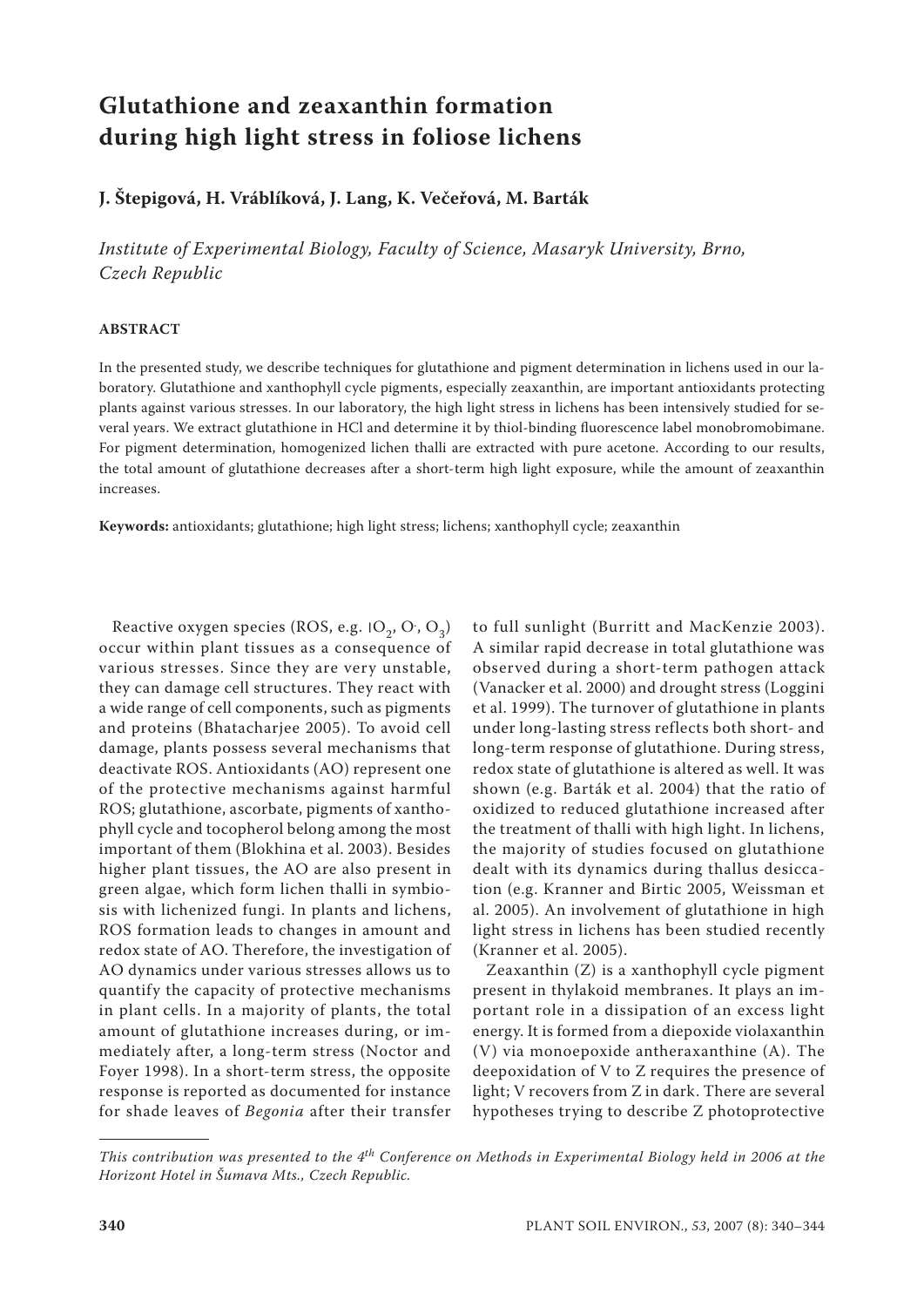mechanism. It is likely that Z acts as a direct acceptor of energy from excited chlorophyll *a* in a reaction centre of photosystem II (Frank et al. 1994). Havaux et Nyiogi (1999) suggested that Z interacts and deactivates ROS. Another hypothesis postulates that Z changes conformation of light-harvesting complexes, and thus results in an enhanced thermal dissipation of excess energy (e.g. Gilmore 1997).

#### **MATERIAL AND METHODS**

**Lichen collection and handling.** Lichens are poikilohydric organisms. Their collection and storage differ from that used for homoiohydric plants. We investigated foliose species *Lasallia pustulata* and *Umbilicaria antarctica* collected from different locations (Ketkovice near Brno in the Czech Republic, Galindez Island in maritime Antarctica, respectively). Thalli of the above lichen species were transferred to a laboratory in Brno, air-dried and stored in a temperature-controlled room at 5°C under dim light (10  $\mu$ mol/m<sup>2</sup>/s of photosynthetically active radiation – PAR). Before experiments, thalli were rewetted with demineralized water under dim light at 15°C for 24 hours. Throughout the experiments, the thalli were kept in a fully hydrated state by regular spraying with demineralized water.

**Set up for a photoinhibitory experiment.**  To quantify the effect of high light (HL) on the content of AO in thalli, we exposed lichens to 1500 and 1800  $\mu$ mol/m<sup>2</sup>/s PAR for 30 minutes. A halogen lamp was used as a source of homogenous light. Excess heat was eliminated by water filter with circulating water placed between the light source and exposed lichen thalli. Throughout the experiments, the thalli were kept in a fully hydrated state by contact of lower thalli surfaces with wet filter paper, and by regular spraying with demineralized water. Constant thallus temperature and air relative humidity were controlled by temperature and air humidity sensors connected to the data logger HOBO (Onset Computers, USA).

**Sample preparation.** Segments of lichen thalli (typically 80–100 mg dry weight for glutathione and 50–80 mg dw for pigment extraction) were taken regularly during high light experiments. They were immediately frozen in liquid nitrogen. After freeze-drying (Heto Maxi Dry Lyo, Denmark), dry thalli segments were homogenized using a ball mill (Retsch ZM 100, Germany). Dry powder was

used for extraction of glutathione and pigments as specified below.

**Glutathione.** In lichens, three different methods are used for determination of glutathione and glutathione disulphide (Kranner 1998). In our study, a method with labeling thiols with monobromobimane (mBBr) was used. The method allows determination of both oxidized (GSSG) and reduced (GSH) glutathione. Dry lichen powder was extracted with 2 ml 0.1M HCl with addition of 60 mg of polyvinylpyrrolidone (PVP). Lichens contain phenolic secondary metabolites that can interact with glutathione during extraction. PVP binds phenolic compounds and eliminates their negative effect on reactions. The extract was divided into 2 parts. Total glutathione (GSH + GSSG) was determined in the first part; in the second part of the extract, thiol groups of GSH were blocked using N-ethylmaleinimid (NEM), which allowed to determine the amount of GSSG only. Disulphidic groups (-S-S-) in both parts of original extract were reduced by dithiotreitol (DTT) during the following step. Thiol groups were labeled with excess of monobromobimane (mBBr); approximately 1  $\mu$ l of mBBr per 6  $\mu$ l of extract was added. Samples incubated 15 minutes at room temperature. Then, 0.25% methanesulfonic acid (approximately  $2.2 \mu l$  per 1  $\mu l$  of extract) was added to acidify the sample. This step allows detection of mBBr using a fluorescence detector. GSH and GSSG were separated from low molecular thiols present in the extract and quantified by a reverse-phased HPLC (Figure 1). We used HPLC (Separation module 2690, Waters, USA) with fluorescence detector (Shimadzu RF-535), and separation column  $C_{18}$ . We used separation protocol described in Kranner (1998).

**Xanthophyll cycle pigments.** Pigments were extracted according to Pfeifhofer et al. (2002) with slight modifications as follows. We used 100% acetone as an extraction medium. Instead of mortar and pestle, as used in Pfeifhofer et al. (2002), we added small glass balls to lichen powder (see Sample preparation) for more effective homogenization. Small amount of  $CaCO<sub>3</sub>$  was added to lichen powder to eliminate secondary metabolites, lichen acids in particular. Chilled acetone was added into a microtube with lichen powder, shook vigorously (VORTEX) for few seconds and centrifuged at 4°C for 10 min at 36 000 g. Supernatant with extracted pigments was saved. The process was repeated 3–4 times. Pigments were separated by HPLC (Separation module 2690, Waters, USA) using photodiode-array detector (DAD 996,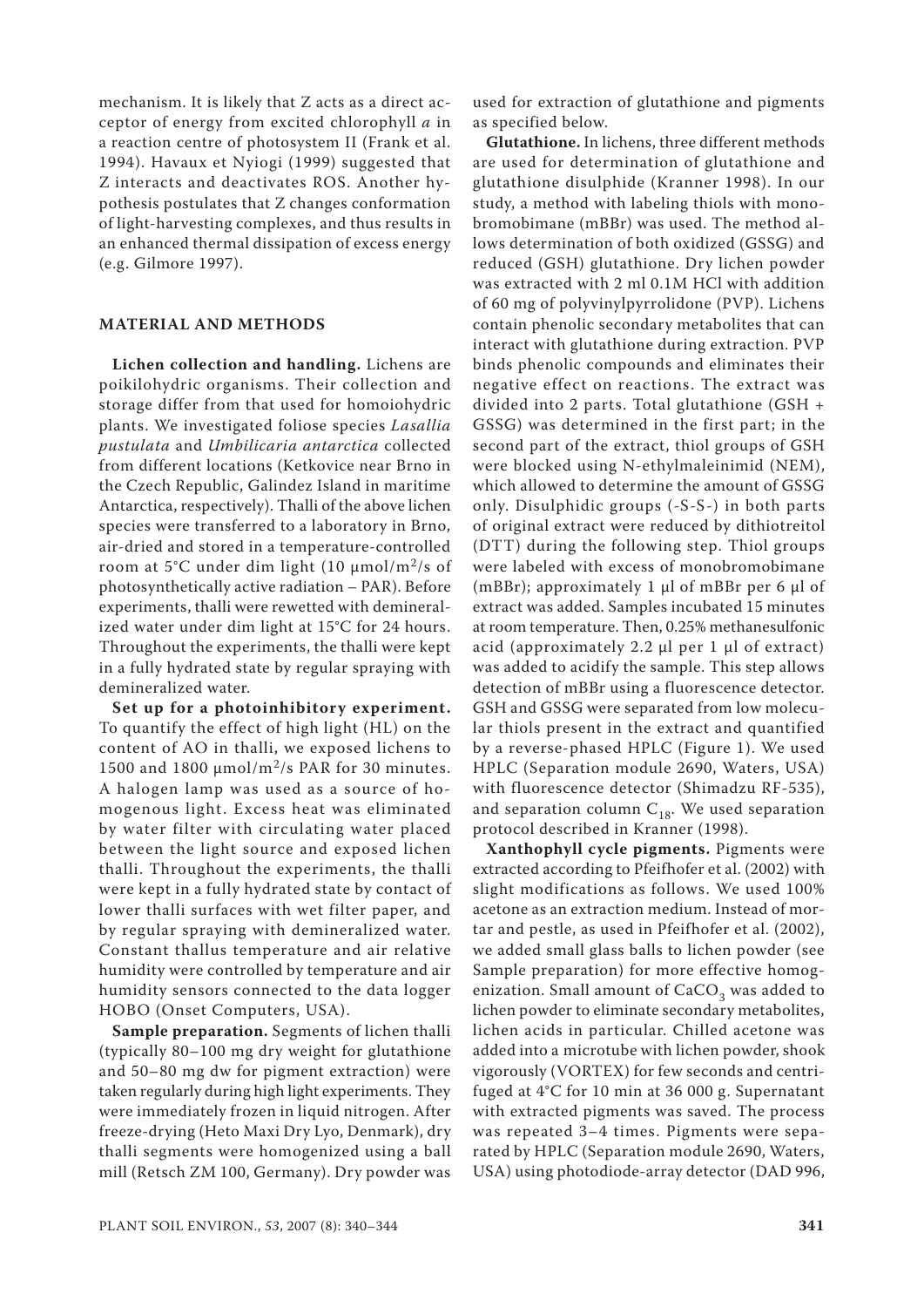

Figure 1. Typical HPLC chromatogram of thiol separation in *L. pustulata*

Waters, USA). Solvent A consisted of acetonitril, methanol and 0.1M Tris-HCl buffer (72:8:3). Solvent B contained methanol and hexane (4:1). Linear gradient started with 100% of solvent A. Its volume decreased to 0% within 6.5 minutes; pure solvent B ran through the separation column for next 7 minutes. The volume of solvent A was changed back to 100% within next 2 minutes. The flow rate was 2 ml per minute. Pigments were detected at 440 nm. The used protocol of extraction allowed the evaluation of Z, V, A, neoxanthin, lutein and chlorophylls *a* and *b* (Figure 2). The content of xanthophyll cycle pigments was expressed as a deepoxidation state of xanthophyll cycle pigments  $DEPS = (Z + A)/(Z + A + V)$ .

#### **RESULTS AND DISCUSSION**

The response of AO to HL in two lichen species is shown in Table 1. In both species, HL induced an apparent increase in DEPS. The increase is well comparable to the evidence reported for HL-treated higher plants (e.g. Wehner et al. 2006) and lichens (Vráblíková et al. 2006). The amount of total GSH decreased after the HL exposure. The response corresponds to the general trends reported for higher plants (Burritt and Mackenzie 2003).

The aim of the experiments presented in this paper was to test and improve the methods of Z and glutathione quantification in lichens. We may conclude that both used methods are well applicable in the investigation of HL-induced stress in lichens. In Z determination, we used acetone as an extraction medium. Compared to the other options (ethanol, DMSO; see Pfeifhofer



Figure 2. Typical HPLC chromatogram of pigments separation in *L. pustulata*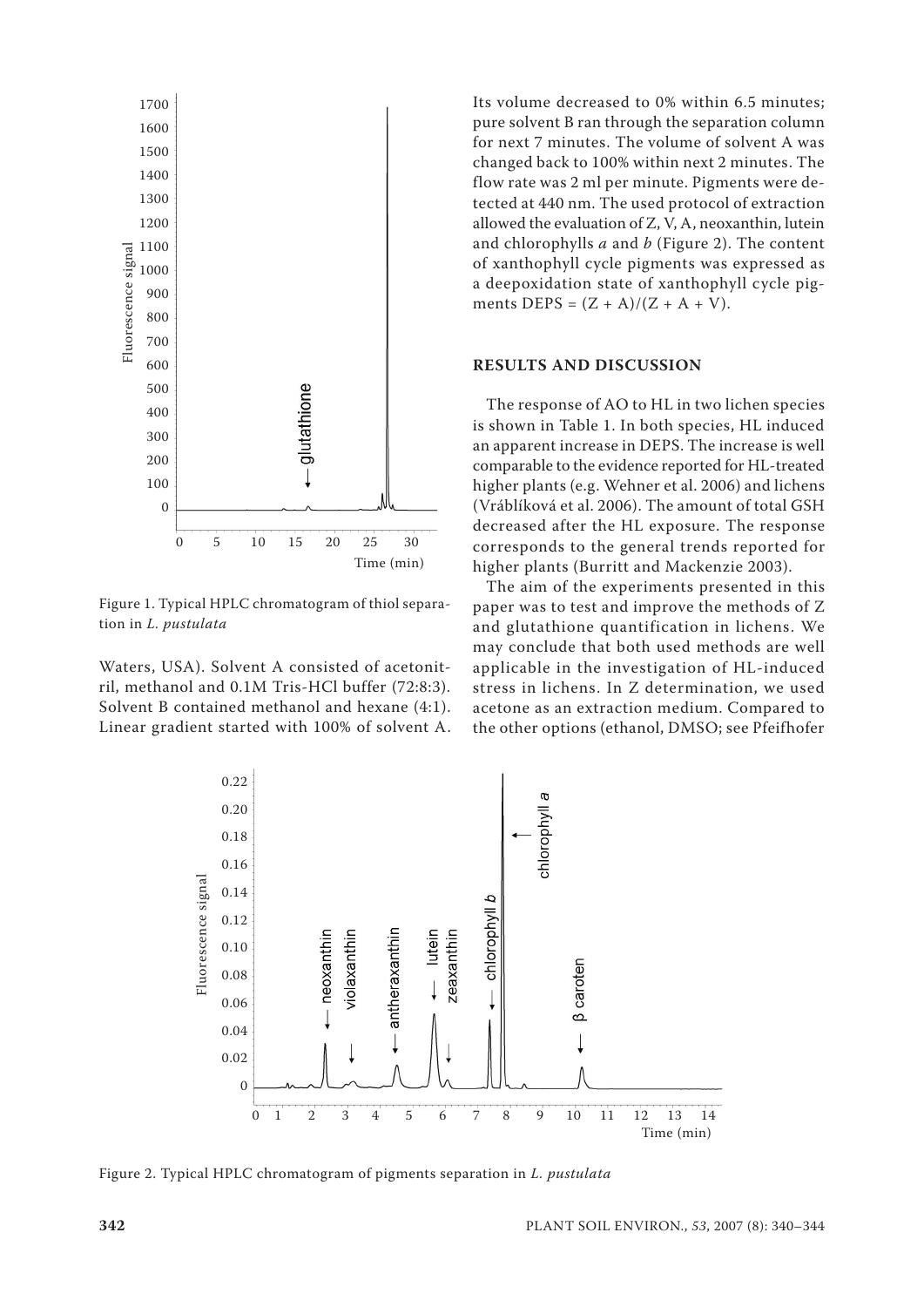|                            | DEPS before<br>HL exposure | DEPS after<br>HL exposure | Total GSH before<br>HL exposure<br>(nmol/g dw)      | Total GSH after<br>HL exposure<br>(nmol/g dw) |
|----------------------------|----------------------------|---------------------------|-----------------------------------------------------|-----------------------------------------------|
| $L.$ pustulata $1$         | $0.06938 \pm 0.011293$     | $0.544754 \pm 0.046581$   | $3354.96837 \pm 373.4212$ $1220.74672 \pm 159.7987$ |                                               |
| U. antarctica <sup>1</sup> | $0.138023 \pm 0.005171$    | $0.448041 \pm 0.072315$   | $1897.08012 \pm 232.8332$                           | $258.10377 \pm 41.26204$                      |
| U. antarctica $^2$         | $0.232346 \pm 0.003363$    | $0.624357 \pm 0.052016$   | $1756.85893 \pm 800.6829$                           | $614.02107 \pm 143.5701$                      |

Table 1. Effect of high light (HL) exposures on deepoxidation state of xanthophyll cycle pigments (DEPS) and total glutathione (GSH) in two lichen species using the methods as described above

The values are means of at least 3 replicates  $\pm$  standard error; data are taken from the experiments published in 1Vráblíková et al. (2005), 2Barták et al. (2004)

et al. 2002), acetone is cheaper and relatively safe. To prevent evaporation of acetone, the extraction and all laboratory manipulations must be done quickly; we recommend to do the extraction on ice crush and to use chilled acetone. DMSO, on the other hand, is a more effective solvent, and the extraction with it requires less labor (Pfeifhofer et al. 2002). Based on our experience, we suggest grinding freeze-dried thalli of foliose lichens for at least 2 minutes in a ball mill. Nevertheless, the used protocol of homogenization cannot be generalized for all lichen species. Thalli of fruticose lichens are more resistant to mechanic destruction; their homogenization would probably require more time and a stronger extraction medium.

### **REFERENCES**

- Barták M., Hájek J., Vráblíková H., Dubová J. (2004): High-light stress and photoprotection in *Umbilicaria antarctica* monitored by chlorophyll fluorescence imaging and changes in zeaxanthin and glutathione. Plant Biol., *6:* 333–341.
- Bhatacharjee S. (2005): Reactive oxygen species and oxidative burst: Roles in stress, senescence and signal transduction in plants. Curr. Sci., *89:* 1113–1121.
- Blokhina O., Virolainen E., Fagerstedt K.V. (2003): Antioxidants, oxidative damage and oxygen deprivation stress: A review. Ann. Bot., *91*: 179–194.
- Burritt D.J., Mackenzie S. (2003): Antioxidant metabolism during acclimation of *Begonia* × *erythrophylla* to high light levels. Ann. Bot., *91:* 783–794.
- Frank H.A., Cua A., Chynwat V., Young A., Gosztola D., Wasielewski M.R. (1994): Photophysics of the carotenoids with the xanthophylls cycle in photosynthesis. In: Frank H.A. et al. (eds.): The Photochemistry of Carotenoids. Kluwer Academic Publishers, Dordrecht, Netherlands.
- Gilmore A.M. (1997): Mechanistic aspects of xanthophyll-cycle dependent photoprotection in higher plant chloroplasts and leaves. Physiol. Plant., *99:* 197–209.
- Havaux M., NyiogI K.K. (1999): The violaxanthin cycle protects plants from photooxidative damage by more than one mechanism. Proc. Natl. Acad. Sci. USA, *96:* 8762–8767.
- Kranner I. (1998): Determination of glutathione, glutathione disulphide and two related enzymes, glutathione reductase and glucose-6-phosphate dehydrogenase, in fungal and plant cells. In: Varma A. (eds.): Mycorrhizal Manual. Springer Verlag, Berlin, Germany: 227–241.
- Kranner I., Birtic S. (2005): A modulating role of antioxidants in desiccation tolerance. Integr. Comp. Biol., *45:* 734–740.
- Kranner I., Cram W.J., Zorn M., Wornik S., Yoshimura I., Stabentheiner E., Pfeifhofer H.W. (2005): Antioxidants and photoprotection in a lichen as compared with its isolated symbiotic partners. Proc. Natl. Acad. Sci. USA, *102:* 3141–3146.
- Loggini B., Scartazza A., Brugnoli E., Navari-Izzo F. (1999): Antioxidative defense system, pigment composition, and photosynthetic efficiency in two wheat cultivars subjected to drought. Plant Physiol., *119:* 1091–1099.
- Noctor G., Foyer C.H. (1998): Ascorbate and glutathione: Keeping active oxygen under control. Annu. Rev. Plant Physiol. Plant Mol. Biol., *49:* 249–279.
- Pfeifhofer H.W., Willfurth R., Zorn M., Kranner I. (2002): Analysis of chlorophylls, carotenoids, and tocopherols in lichens. In: Kranner I. et al. (eds.): Protocols in Lichenology. Springer Verlag, Berlin, Germany, 363–378.
- Vanacker H., Carver T.L. V., Foyer C.H. (2000): Early  $H<sub>2</sub>O<sub>2</sub>$  accumulation in mesophyll cells leads to induction of glutathione during the hypersensitive response in the barley-powdery mildew interaction. Plant Physiol., *123:* 1289–1300.